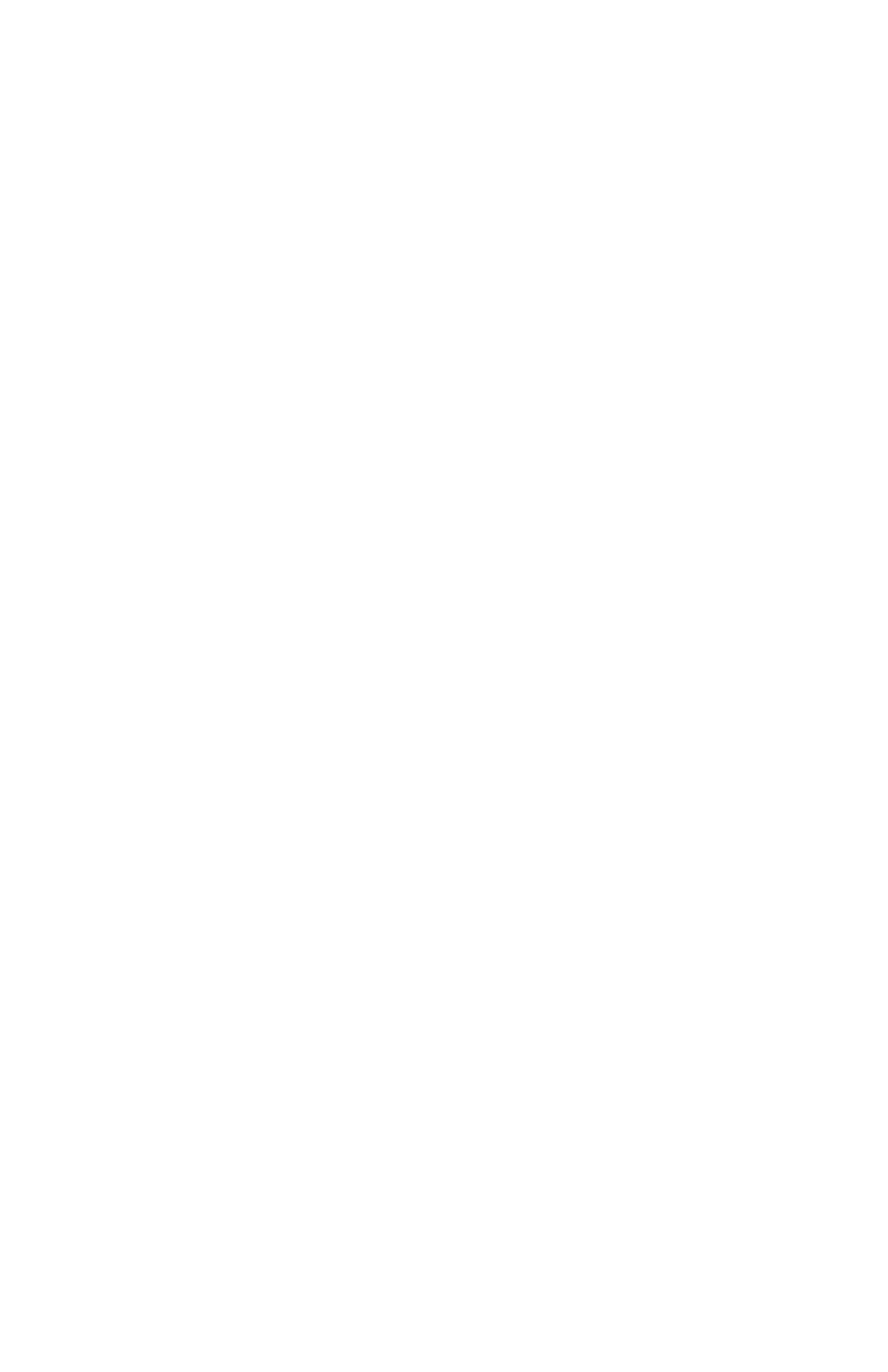# California Judges Association **JUDICIAL ETHICS UPDATE**

January 2021

### **I. CONDUCT INSIDE THE COURTROOM**

#### **A. Generally**

1. Judge may sign a group get well card for an attorney who regularly appears on Judge's calendars with a neutral message of good thoughts and wishes for a speedy recovery. (Canon 2A, B(1))

#### **B. Disclosure and Disqualification**

1. Commissioner appointed three years ago no longer needs to disclose prior employment as a Deputy District Attorney absent a reason to do so in particular matter. (Canon 3E(2))

2. Judge is not disqualified in writ proceedings involving issues related to COVID-19 in the County jail where Judge lost a close family member to COVID-19, J believes J can be fair and impartial and Judge intends to disclose the loss to counsel and litigants. (3E(1), 3E(2)(a))

3. Judge, who is the victim of criminal threats with a criminal case pending, must disclose that fact in all criminal threat cases while the case is pending and for two years after the case is concluded. Judge must disclose in any case with the same attorneys involved in the criminal threats matter while the case is pending and for two years after the case is concluded. (Canon 3E(1), 3E(2))

4. Judge is disqualified in matters where attorneys who refer cases to Judge's attorney spouse appear. (Canon 2A, 3E, 4D))

5. Judge is not disqualified but must disclose in matters where Judge's former opponent in a judicial race appears on a matter before Judge. (Canon 3E(1), 3E(2)(a))

6. Judge, who recuses on the record, is not required to state the specific reason for the recusal on the record unless Judge seeks a waiver of the disqualification, but Judge is required to disclose the general reason to the Presiding Judge upon request. (Canon 3E(2))

7. Judge who owns \$60,000.00 worth of stock in a company which is the defendant in a class action assigned to Judge is disqualified. (Canon 3E)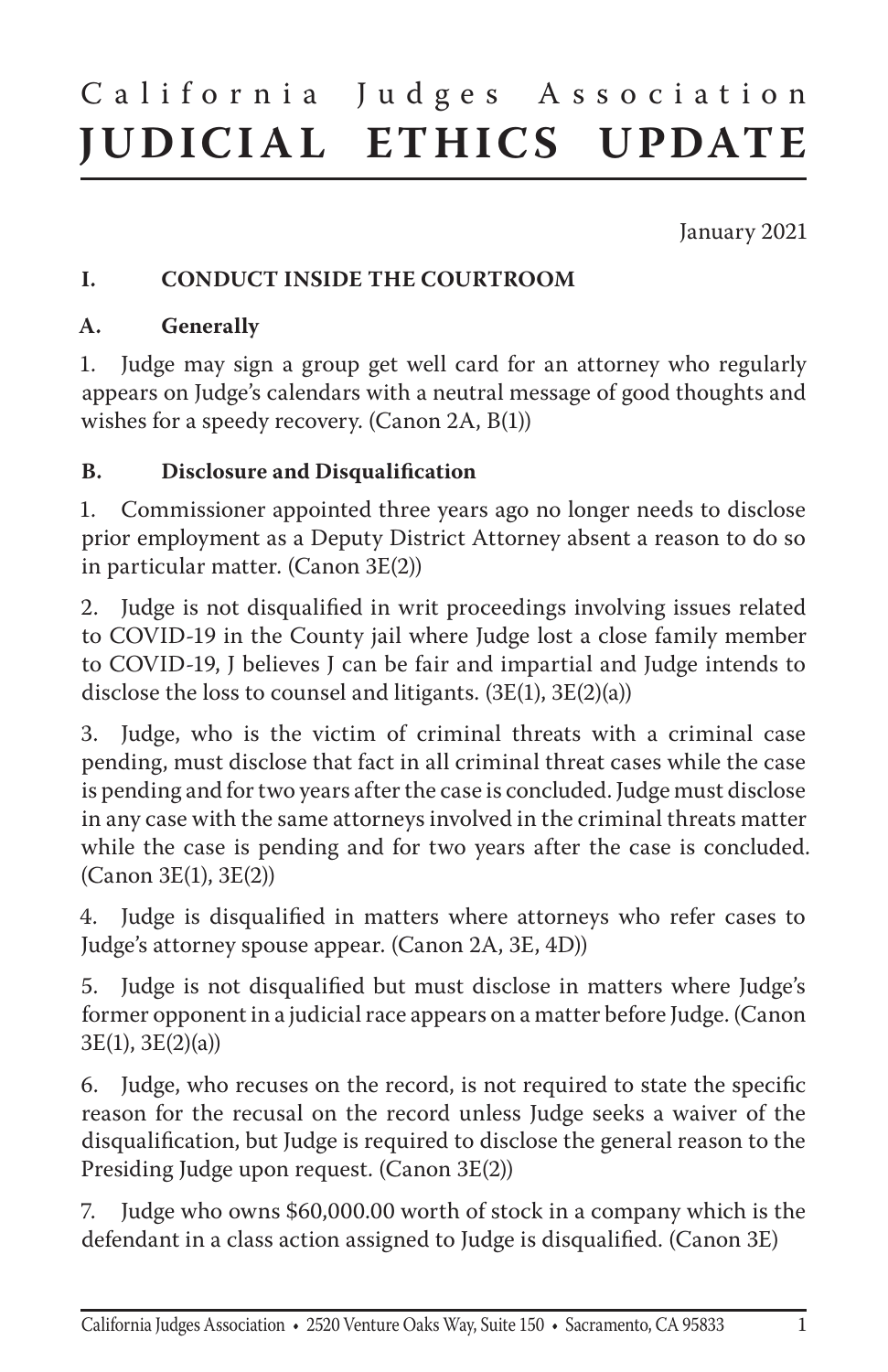# **C. Reporting Responsibilities**

1. Judge, who has reliable information that attorney is suspended from the practice of law and where attorney appears on a matter before Judge while the suspension is active, has a duty to report that fact to the State Bar.  $(Canon 3D(2))$ 

2. Judge, who neglected to take the oath of office to start Judge's new term and who immediately took the oath of office once it was brought to Judge's attention is not required to report the oversight to the CJP as Judge has taken appropriate corrective action by immediately taking the oath of office upon being notified of the oversight. (Canon 3D(1))

## **D. Ex Parte Communications**

1. Commissioner who is advised by bailiff that litigant in a matter pending before Commissioner took papers from opposing litigant without permission after bailiff reviewed video footage from the courtroom, is required to disclose to both parties what the bailiff told Commissioner. (Canon 3B(7))

## **II. CONDUCT OUTSIDE THE COURTROOM**

## **A. Generally**

1. Judge may serve as the social security representative payee for a relative with whom Judge maintains a close familial relationship. (Canon 4E(1))

2. Judge's name may not be used in connect with Judge's prior law firm, including on letterhead or on the door, for any period of time following Judge's swearing in as a judge. (Canon 2B(2))

3. Judge, who has over 1300 Facebook friends including attorneys, must keep trace of Judge's Facebook friends and disclose when any appear in a case before Judge and Judge must take steps to insure that Judge is familiar with Facebook privacy settings and how to use and modify them. (Canon 2A, 2B(1), 2B(2), 3B(7), 3B(9), 3E(1), 3E(2), 4A, 4A commentary))

4. Judge may serve as the executive of uncle's estate as Judge had a close familial relationship with Judge's uncle. (Canon  $4D(4)$ ,  $4E(1)$ )

5. Judge is not required to wear a judicial robe at a weekend wedding. (Canon 2A)

6. Judge, who was recently appointed, may accept a nomination as "California Attorney of the Year" for J's work as an attorney. (Canon 1, 2A, 4A)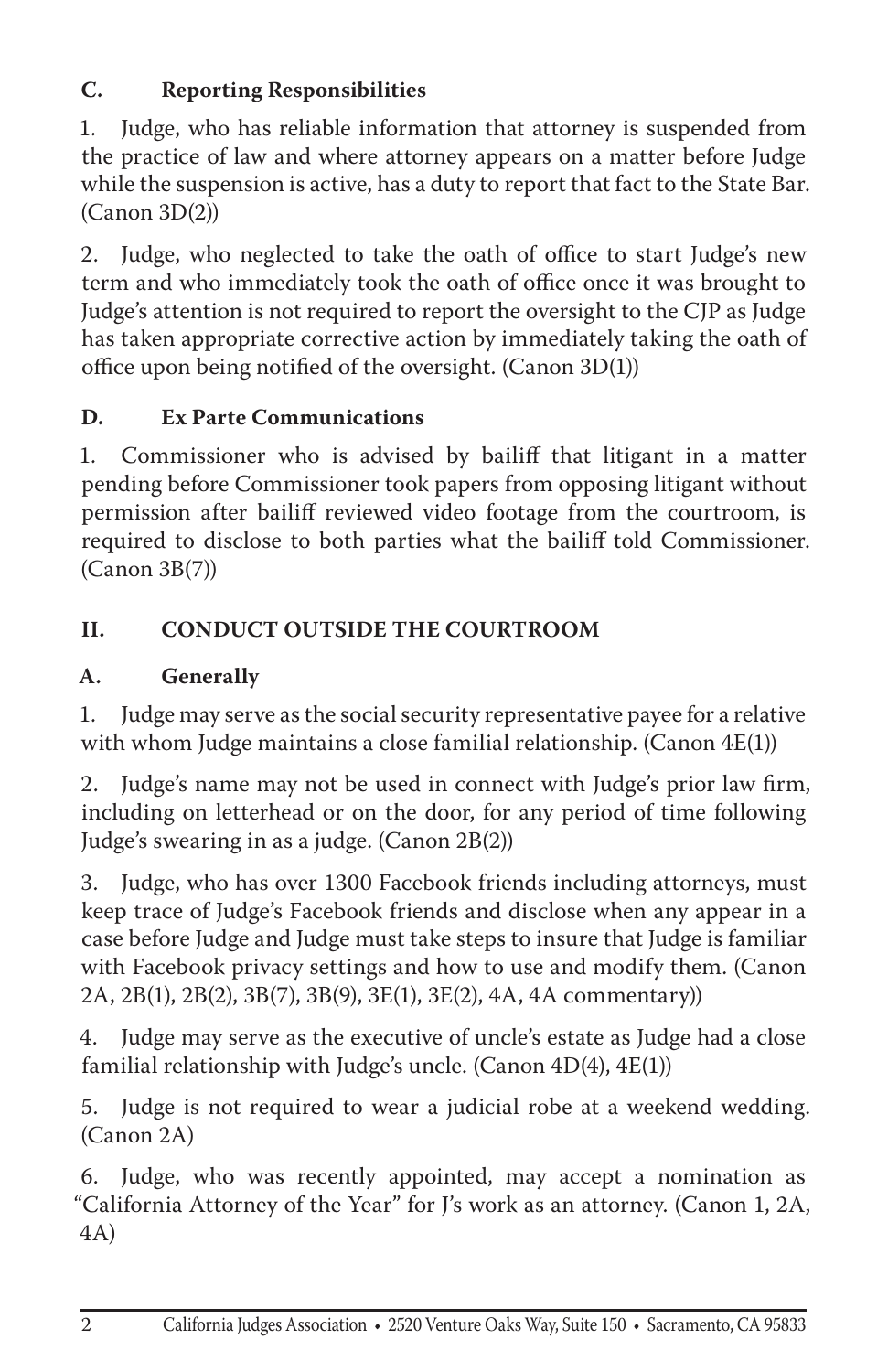## **B. Public Commentary, Publications, Books, Media**

1. Judge, who would use Judge's name but not Judge's title, may not write a review on Amazon for sibling's book where the purpose of the review is to promote the book to organizations which are considering the book for an award as the review is not being written as a critical or scholarly exercise but rather to promote the book. (Canon 2B(2))

2. Judge, who has written a book on mindfulness and wellbeing in the legal profession, may use Judge's title when publishing the book and appearing at speaking events and may receive monetary compensation for speaking at engagements related to the book. (Canon 2A, 2B(2), 4B, 4D(2), 4H(3))

3. Judge may not be interviewed in Judge's chambers for a documentary about Judge's father. (Canon 2B(2))

# **C. Letters of Recommendation**

1. Judge may write a letter of support for a peace officer's application to become police chief based upon J's personal knowledge of the applicant. The letter is limited to Judge's describing attributes that make the applicant a good candidate for the position without urging that the applicant be appointed. (Canon 2B(2)(e))

2. Judge may not write a letter on behalf of Judge's close friend who is facing criminal charges to either the sentencing judge or to the medical board even if Judge does not use Judge's title. (Canon 2B(2), 2B(3)(a))

## **D. Judge as Witness**

1. Judge who handled a murder case as a prosecutor may speak with the current prosecutor regarding the facts of the case in conjunction with a pending transfer motion. (Canon 2A, 2B, 3B(9))

### **E. Gifts, Discounts, Honoraria**

1. Judge may give holiday gifts to Judge's staff provided that the gifts are neither elaborate nor expensive. (Canon 2A, 2B(1))

2. Judge who was awarded "Judge of the Year" from a local bar association does not need to pay for the cost of tickets for close friends and family provided by the bar association for the dinner at which Judge received the award. (Canon  $4D(6)(d)$ )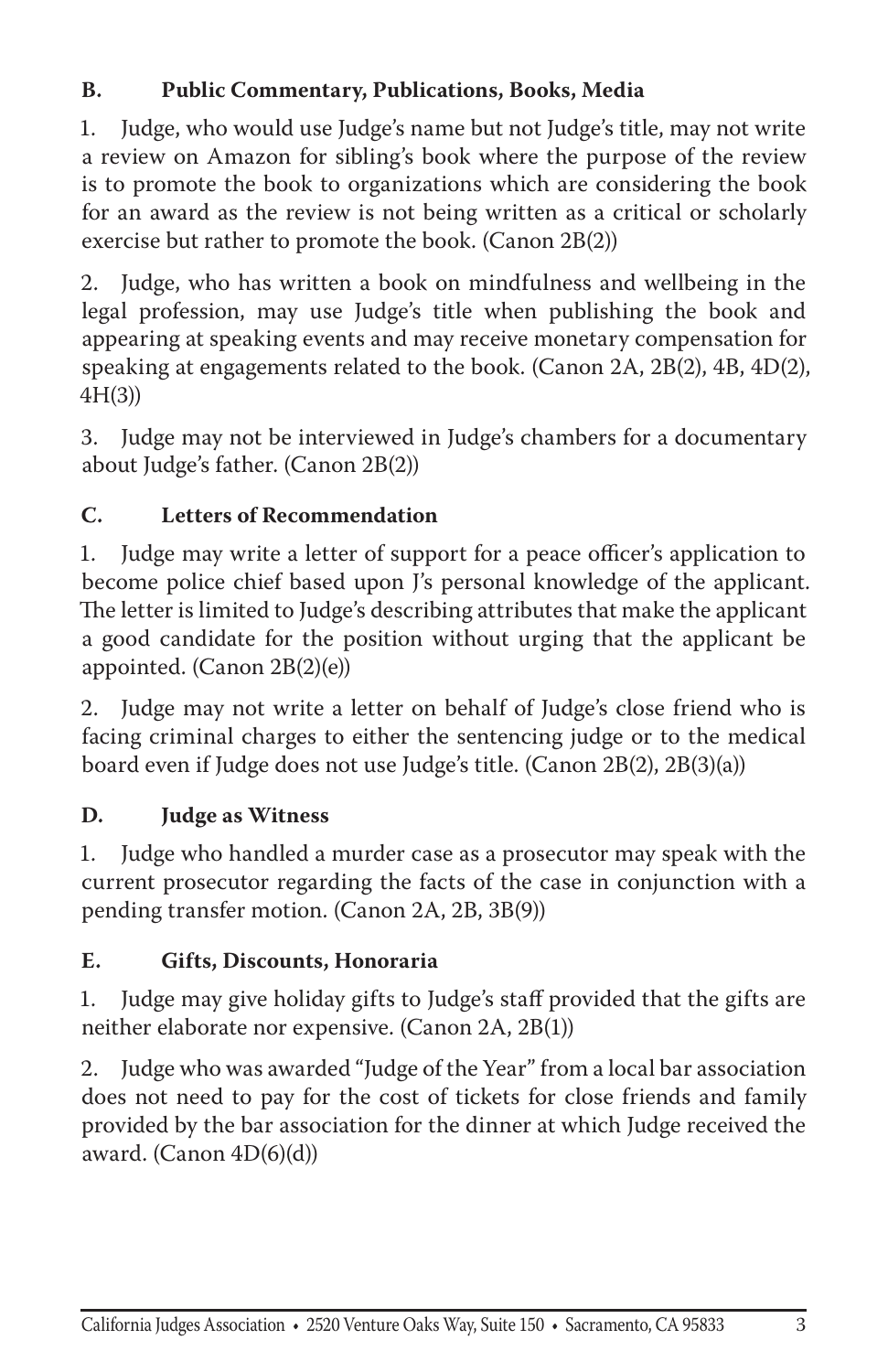## **III. POLITICAL ACTIVITY**

1. Judge may contribute up to \$500.00 per calendar year to a candidate running for District Attorney but Judge may not informally introduce the candidate to other individuals who may be of assistance to the candidate. (Canon 2B(2), 4A, 5A(3))

## **IV. CIVIC AND CHARITABLE ACTIVITIES**

## **A. Generally**

1. Judge who is assigned to Juvenile Justice and Dependency matters may make a monetary contribution to CASA and a service organization that supports delinquent youths but Judge must disclose all non-minimal contributions (Canon 2A, 3E, 2(a), 4(a)(1), 4A(4), 4B))

### **B. Government Positions**

1. Judge may not serve on a County Hate Crime Task Force which will develop recommendations about how to address hate crimes and speech in the community, the use of existing state and federal laws to protect against hate crimes, how to examine the pathology of hate crimes and implementation of school based programs to promote change in the community as the Task Force will deal with policy issues which may be outside of the scope of the law, legal system and administration of justice.

### **C. Membership**

1. Judge may join the Board of Trustees of Judge's alma mater, a private non-profit college provided that the position would not include any fundraising on Judge's part or lead to frequent disqualification by Judge. (Canon 1, 2A, 2C, 4A(1), 4A(2), 4C(3)(b))

2. Judge may serve as a board member for a 501c3 charity which has been organized to encourage and provide speech and debate training in underserved communities and secondary schools where several board members are lawyers but where neither the attorneys nor their law firms would appear in matters before Judge. (Canon 4C(3))

3. Commissioner who sits in a traffic court assignment, may not serve as a committee member of a Traffic Safety Committee where the purpose of the committee is to manage traffic safety issues (i.e., where to install speed bumps and other traffic flow issues) even when the committee is in a different city. (Canon 4A, 4C)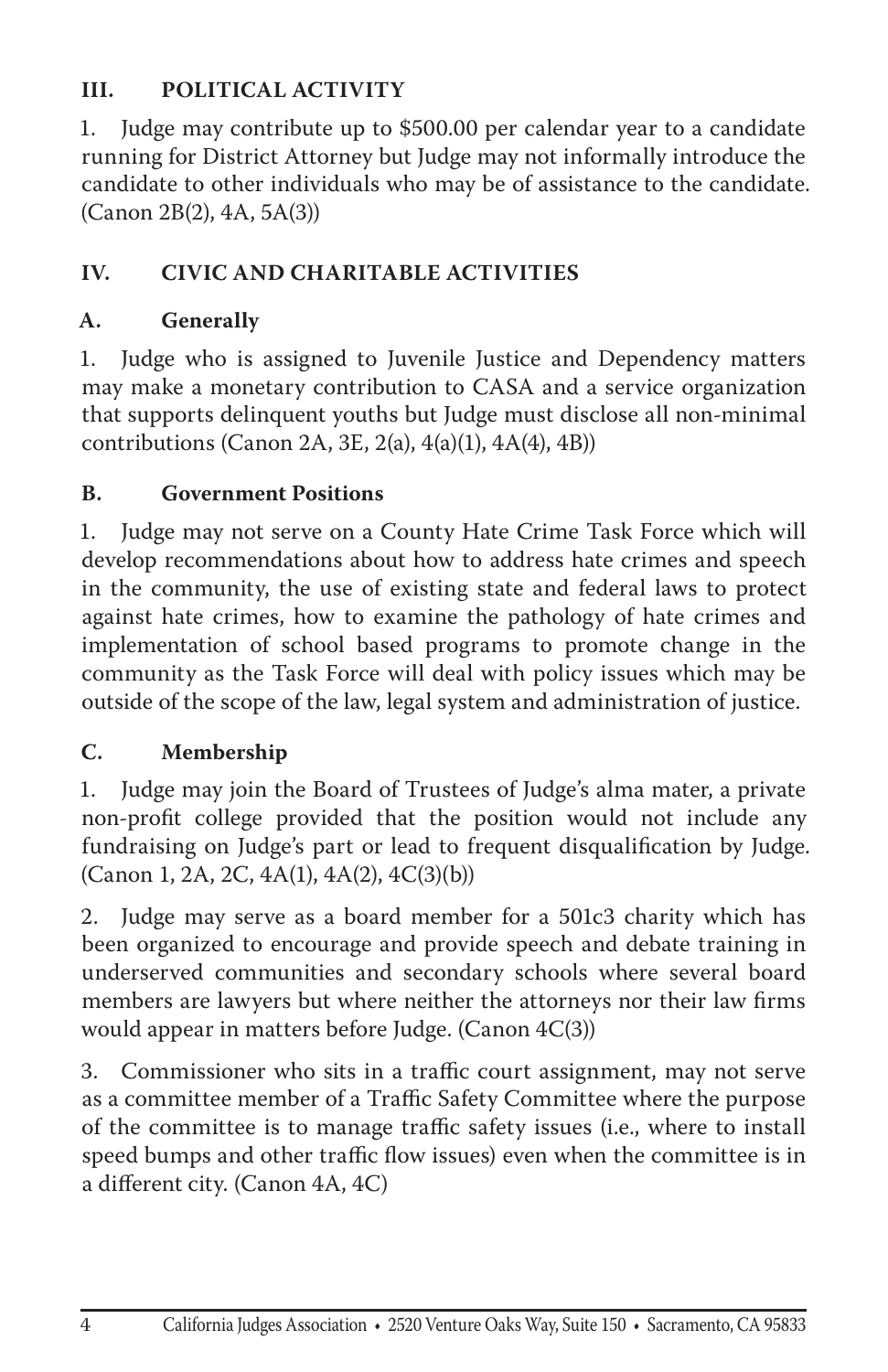# **D. Fundraising**

1. Judge who is fundraising among sitting judges and retired judges (not commissioners) to endow a law school scholarship for a deceased judge may ask other judges to contribute to the scholarship but Judge may not solicit funds from retired judges who participate in the Assigned Judges Program, practice law, or who provide ADR services. (Canon 4C(3)(d(i))

2. Judge who serves as a trustee for the public law library in Judge's county may write a letter to the Chairs of the state legislative committees in support of increased funding for public law libraries around the state as public law libraries assist litigants in addressing their legal needs and are directly involved in the law, legal system and the administration of justice.  $(Canon\ 2A, 2B(2), 4C(3)(a), 4C(3)(d))$ 

3. Commissioner may solicit donations from other subordinate judicial officers for a law school scholarship. (Canon 4C(3)(d)(i))

4. Judge, who was selected for a fellowship in law school, may not consent to a publication of Judge's profile in a law school publication which will highlight successful former Fellows as the law school publication will also seek to raise funds to support the fellowship program. (Canon 2B(2), 4C(3) (d))

## **V. BUSINESS ACTIVITIES**

1. Judge may not put automated message on Judge's former law firm email which states that Judge is leaving the law firm for a new position as a judge. (Canon 2B(2))

## **VI. EDUCATIONAL ACTIVITIES**

1. Judge may attend an education program focusing on implicit bias in human services. (Canon 2A, 4A)

2. Judge may partner with a local junior college to create a program from minority and disadvantage communities with the hope of inspiring students who would not ordinarily consider pursuing a legal career to do so by observing program presenters from similar backgrounds. (Canon 2A, 4A)

## **VII. COMMUNITY OUTREACH**

1. Judge may make use of court resources and facilities for judicial affinity associations (i.e., Asian Judges Association, Latino Judges Association). (Canon 2A)